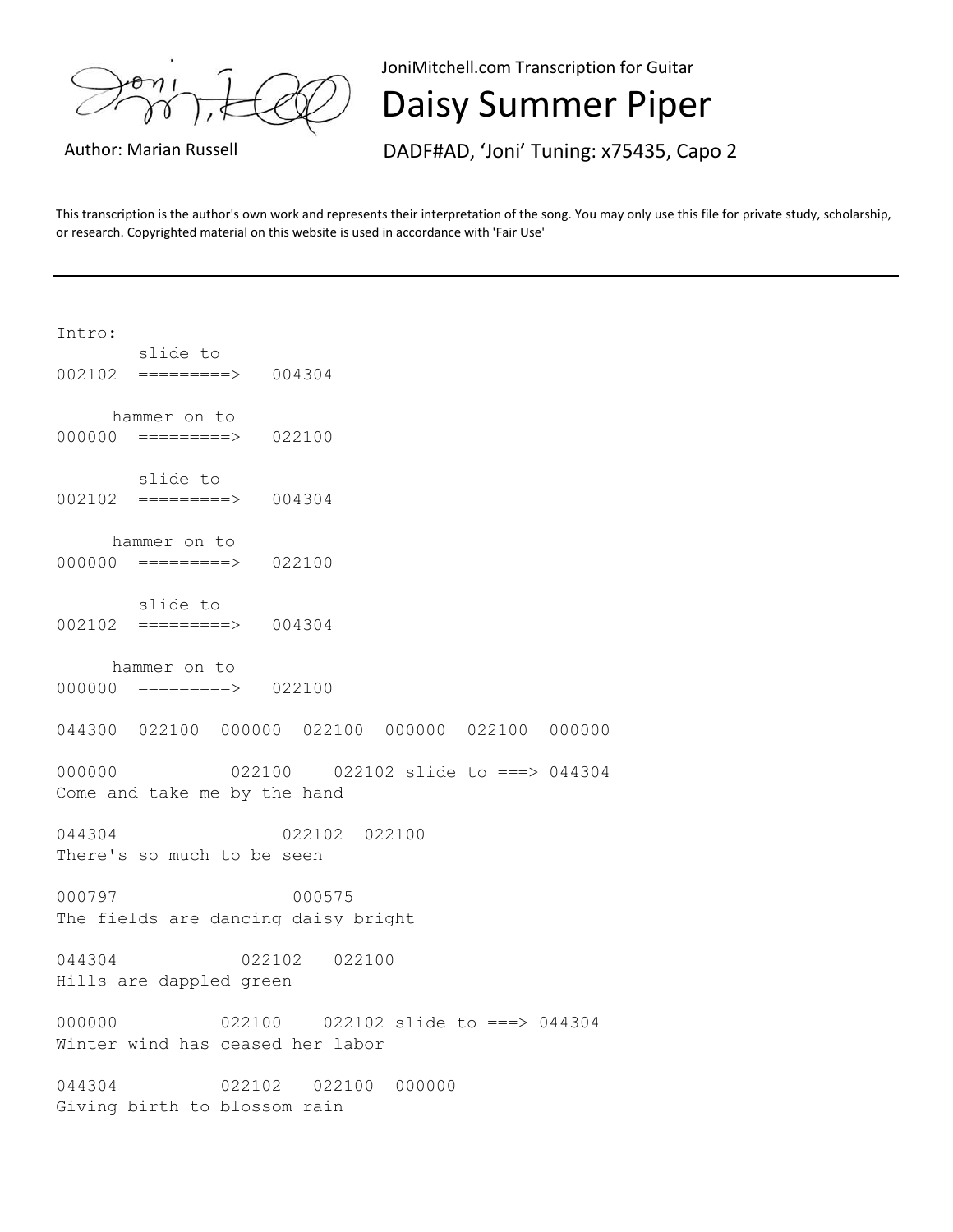044300 022100 000000 as sweet as wine

D------4-------------------------4--7--4----------4---- A------4------4-------4---------4---------7--5--4------ F#----------0-------0----------0----------------------- D---------0-------0------0----0------------------------ A----------------------------0------------------------- D------0--------------------0--------------------------

000000 022100 And maybe you will fall in love

 055400 022100 000000 022100 000000 022100 000000 And maybe you'll be mine

Chorus:

055400 022100 002100 002104 002100 00214x 00210x Daisy summer piper's come to town

055400 022100 Piping people out of doors

055405 022102 022100 To see the magic all around

055405 002102 000000 Listen now you'll hear his sound

D------4-------------------------4--7--4----------4---- A------4------4-------4---------4---------7--5--4------ F#----------0-------0----------0----------------------- D---------0-------0------0----0------------------------ A----------------------------0------------------------- D------0--------------------0--------------------------

000000 hammer on to ====> 022100 022102 slide to ====> 044304 022102 022120 022100 000000 022100 000000 Additional verse:

We'll stare into a mirror pool And laugh so princely vain The skies become kaleidoscopes With no two turns the same